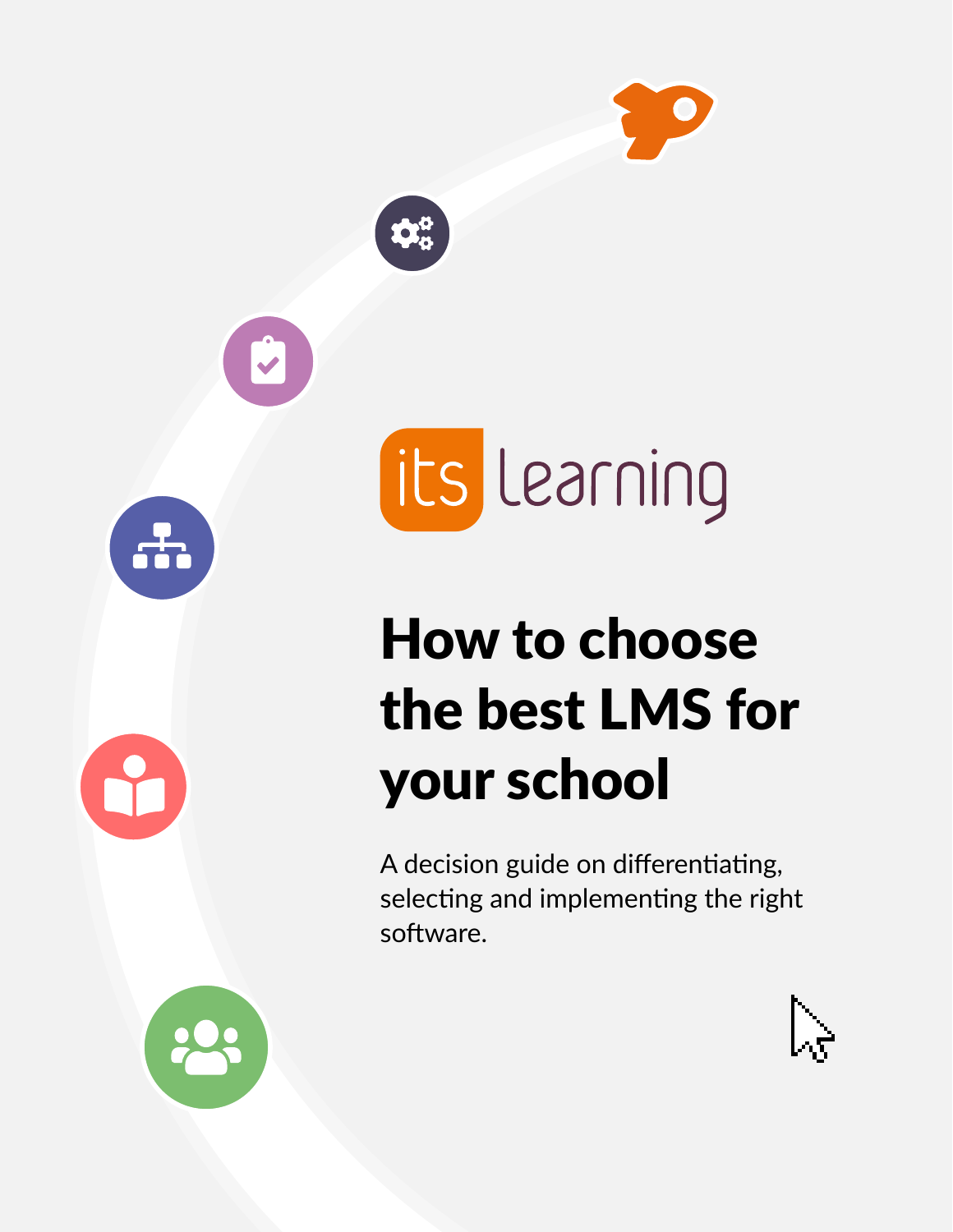*itslearning is a one-stop shop for everything. You can put your resources on it, learners can easily find their work, they can go back and revise their work. The platform makes it all so much more accessible.* 

*We spent a lot of time looking at different platforms and evaluating them. We chose itslearning and we've been really happy with our choice."*

**Inka Clark,** eLearning Developer, Hopwood Hall College

As the core instructional platform, a learning management system (LMS) is fundamental to supporting high-quality teaching and learning. Therefore, it is critical that decision makers evaluate goals, infrastructure and needs to choose the right solution for their schools.

An LMS that fully supports instructional goals helps teachers and administrators to prepare their students, classrooms, and schools for future success. **So, it is important to choose wisely.**

With so many learning management systems available, how can education leaders choose the best solution for their institutions or educational networks? This decision support guide contains key considerations, advice and proven best practices from schools, municipalities and states that have successfully selected and implemented a new LMS.



See the [video on the itslearning YouTube](https://youtu.be/_0rMnejZ7Lc) channel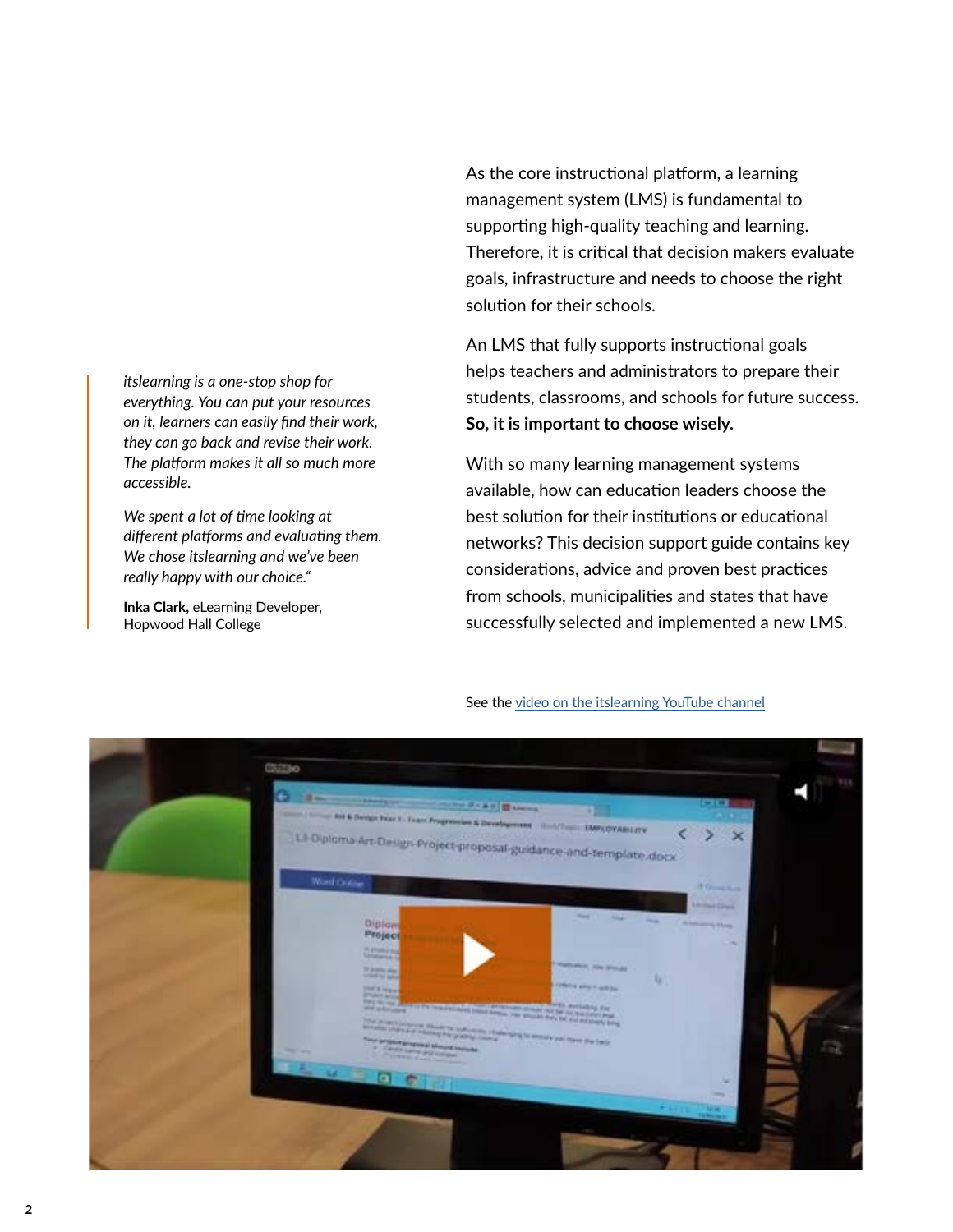



## Strategic planning

Align the capabilities of the LMS with your educational needs and goals

Start by outlining your educational initiatives and goals. Then match these to what the LMS can provide. Consider how well it would meet your long-term needs.

**Remember:** What suits another school/municipality/state might not work for you. Base your considerations on your school's unique needs.

### 5 key considerations:

- 1. Does the LMS support both traditional classroom learning and online learning (blended/hybrid/remote learning)?
- 2. Is the LMS easy to use and saves time so teachers have more time to focus on teaching?
- 3. Can the LMS efficiently function as a teaching and learning hub?
- 4. Does it empower students to take charge of their learning?
- 5. Can the LMS provide easy access to data/reports to improve teaching and learning?

The LMS should be part of the wider digital roadmap for your organization. This will ensure seamless implementation and an LMS that is in sync with all other digital tools at your school.

When there is good alignment between your instructional goals and the functionalities of the LMS, this virtual learning environment (VLE) can become a powerful tool to support a personalized instruction based on learning objectives and data. But if this alignment doesn't exist or falls short, the learning platform will not be used by a majority of teachers and the school's digital transformation will likely not succeed. **Successfully choosing an LMS involves many steps.**

Ideally, the process should begin 9 months before full implementation for large school networks. This timetable will provide a comfortable timeline for necessary evaluations, testing and implementing the system properly. This timeline could be reduced for smaller school networks and individual schools.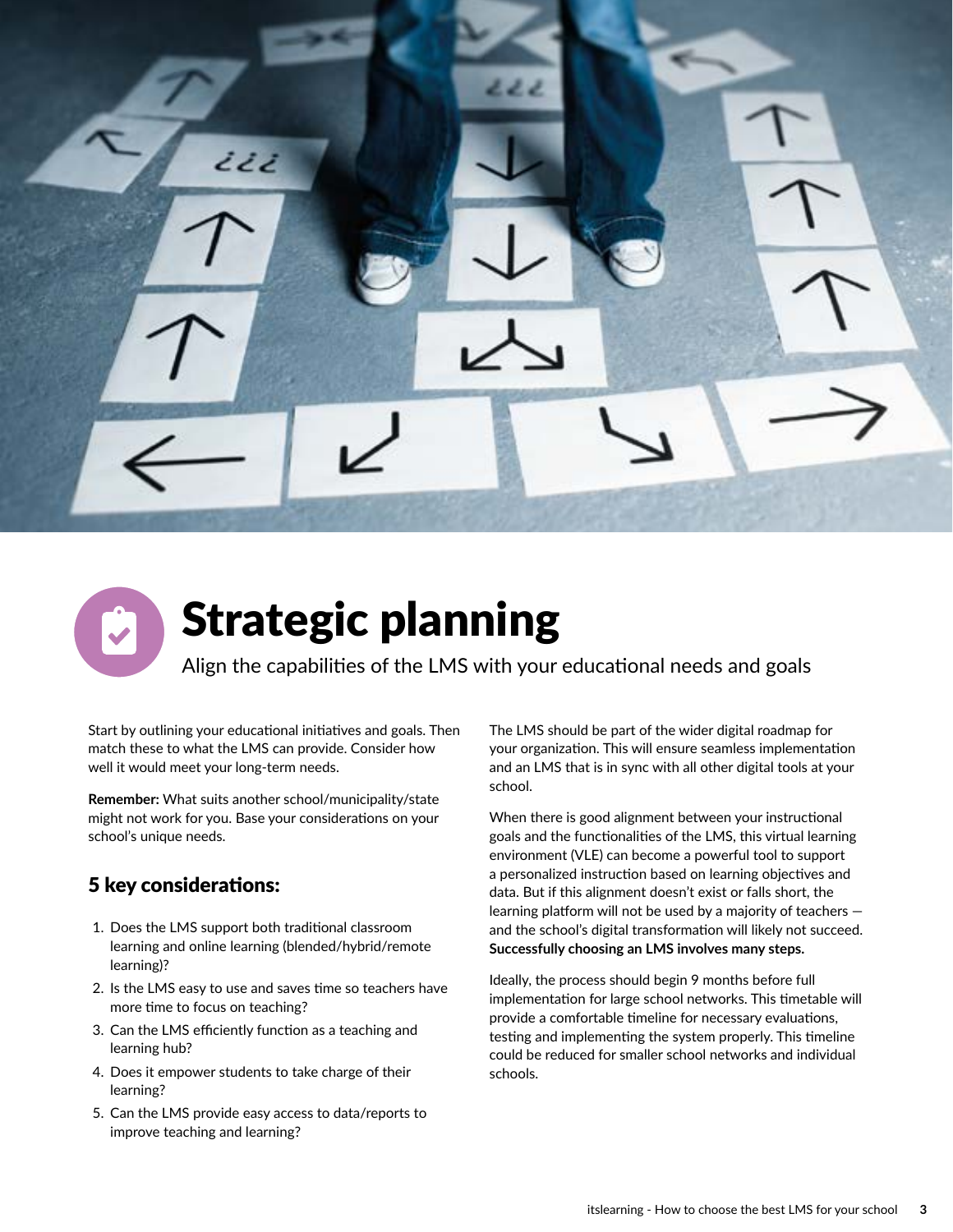## Here are five key steps when choosing the right LMS



### **Assemble a team**

Your learning management system will be used by a wide range of people, including curriculum specialists, IT personnel, principals, teachers and students. Primary and secondary education (K-12) providers should also factor in parents. Based on your institution, your selection team should include representatives from all the relevant stakeholder groups. Creating a comprehensive team will ensure that each group's interests and perspectives are reflected in the selection process. A solid team will help accomplish two things:

- 1. Choosing the selected product as a team will meet the needs of all stakeholders
- 2. Including the team in the selection process will earn their buy-in and support

When everyone involved agrees with the choice, they're more apt to adopt the system right away — and that's more likely to happen when you have more than one person or a small group of people making the decision.



### **Define your goals**

What do you want instruction to look like in your school(s)? What do you want teachers and students to be able to do? Your choice of LMS should be driven by your organization's instructional goals. Therefore it is critical that you define these goals at the outset of the process.

*When defining your goals and planning your needs, it is important to think not just strategically but also systemically. The need to aggregate, analyze, report, secure, manage, and leverage the data generated in today's far more digital classroom has driven the need to invest in solutions that will benefit the whole organization."*

### **Kelly J. Calhoun**

Research Director for Gartner's K–12 Education Division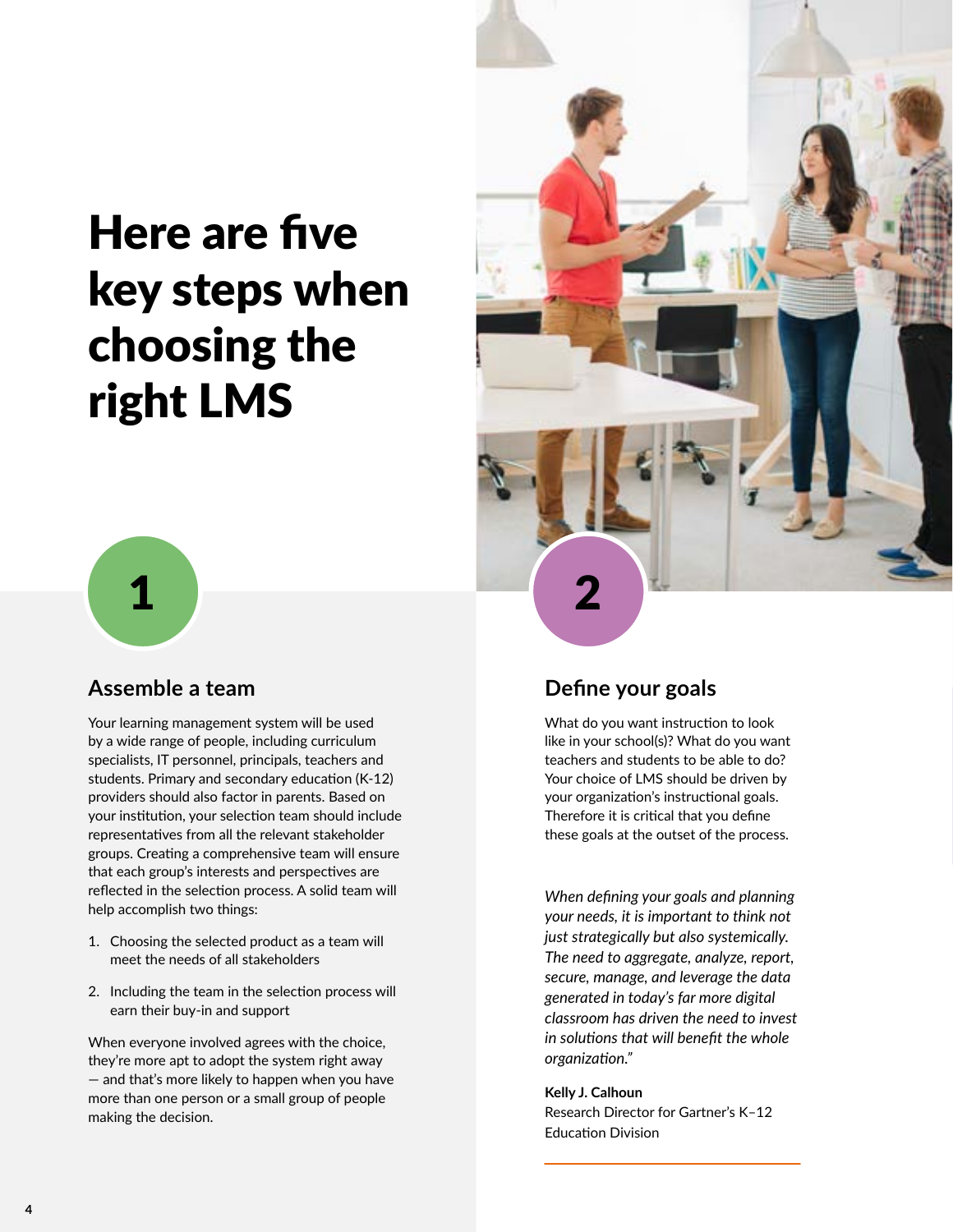### **Conduct a needs assessment**

Once you have defined your goals, you can begin to describe what you're looking for in a learning management system.

- How can an LMS help you reach these goals?
- What features are critical in supporting your vision for instruction?
- What features aren't critical but would be nice to have?

For instance, if one of your goals is to modernize your curriculum delivery and pedagogy, you will want to choose an LMS that can align your curriculum across your school/network and help you personalize instruction. If data-driven instruction is a key goal, you will want an LMS that includes learning analytics to help teachers group students appropriately and plan their instruction. If you want teachers to learn from one another, then you should choose an LMS that makes it easy for teachers to share lessons and collaborate online.



### **Evaluate products**

Once you have outlined your needs, it is time to evaluate solutions that can meet these needs. This might involve drafting a Request for Proposal (RFP), inviting LMS providers to give presentations, and visiting reference sites to learn more about how they are using their learning platforms.



**Will the LMS improve teaching, learning and, eventually, student outcomes?**



### **Choose a solution**

Once you have defined your goals and your needs, included representatives from all stakeholder groups in your selection process, and have done your due diligence in evaluating all your possible solutions, you will have a good foundation for successfully choosing an LMS to support your digital transformation. The process doesn't end here — throughout the implementation phase and beyond, continue to evaluate the system you have chosen to make sure it meets your school's needs.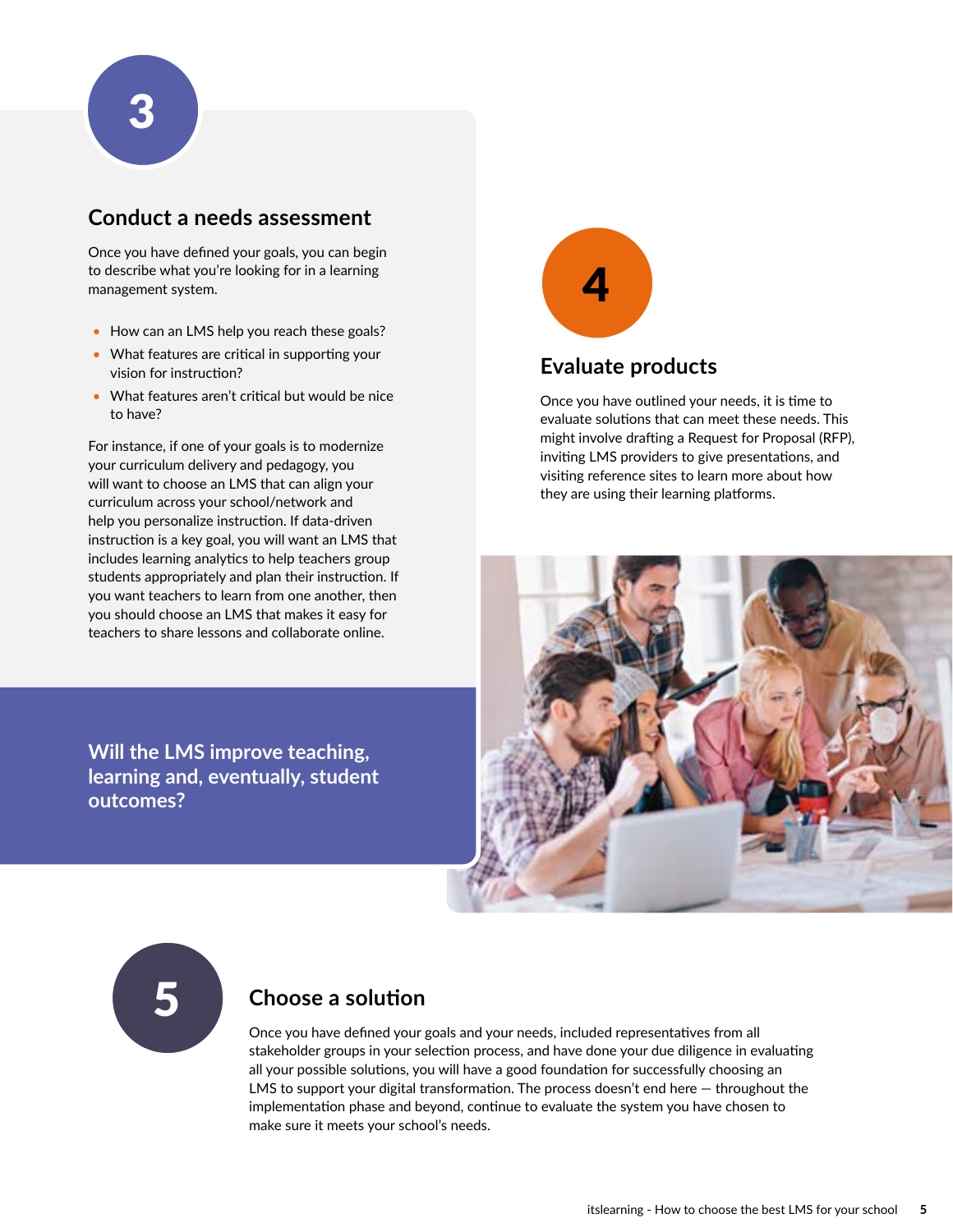## Beyond Costs and Features: Five Key Factors to Consider

As you evaluate learning management systems that can help you meet your instructional goals, you will find a wide range of options available. These options include free systems with basic functionality, hybrid systems where you can pay more for additional features, open-source systems without licensing fees, and enterprise-level systems that include full service and support. While free and open-source systems might seem attractive to schools with limited budgets, it is important to understand [the total cost of ownership involved](https://itslearning.com/global/about-us/resources/dg-open-source-lms-implications/)  [in adopting an LMS.](https://itslearning.com/global/about-us/resources/dg-open-source-lms-implications/)

Consider not only the upfront cost of the software, but also the rollout costs. These costs could include training staff to use the LMS, making sure it works well with your other software programs, building courses and integrating content from publishers, and supporting users. With open-source platforms, you could likely also need fulltime developers to keep the platform up to date to support your educational needs. When these expenses are taken into account, you might find there is little difference in cost between a "free" LMS and an enterprise system.

As you consider what features you want in an LMS, keep in mind to how the system supports the pedagogical strategies you want to employ at your school(s). You should also consider whether the LMS will enable teachers to create, deliver, and grade assessments based on learning objectives. Review if the system will support your professional learning goals by giving teachers easy access to professional development resources from a single, central location. Your system should also give teachers the ability to collaborate, share lessons with one another and engage in other forms of collegial learning.

*We were previously using a free platform, Google Classroom, which was fairly easy to use but it was severely lacking in terms of reporting functions and ability to track student progress and follow up on students. That changed when we implemented itslearning — now we have the capabilities to monitor student progress as well as better collaboration and communication. We now have a cohesive online learning system, and the implementation process was very smooth."*

**James Bruton,** Digital Learning Team Leader, Bristol City Council

| Free                                                                             | <b>Open-source</b>                                                                          | <b>itslearning (Enterprise SaaS)</b>                                                 |
|----------------------------------------------------------------------------------|---------------------------------------------------------------------------------------------|--------------------------------------------------------------------------------------|
| No installation required                                                         | Requires installation and set-up                                                            | No installation required                                                             |
| Free - but limited license                                                       | Cost may increase based on usage                                                            | Certainty of cost - license based                                                    |
| Hosted on cloud                                                                  | Server space - recurring cost                                                               | Hosted on cloud servers                                                              |
| No guarantee of scalability                                                      | No guarantee of scalability                                                                 | Easy Scalability                                                                     |
| Limited integration options                                                      | Limited integration options                                                                 | Customizable integrations                                                            |
| Limited guaranteed upgrade path                                                  | Updates must be done manually                                                               | Automated updates                                                                    |
| Minimal Support                                                                  | No support and training from<br>provider (training via user forums or<br>external partners) | Support and training                                                                 |
| No customization                                                                 | User responsible for customization                                                          | Customization                                                                        |
| User must maintain and upgrade<br>Potential data privacy issues<br>data security |                                                                                             | High degree of data security and<br>privacy (ISO 27001 certified, GDPR<br>compliant) |

### **Why a free or open source LMS could cost more**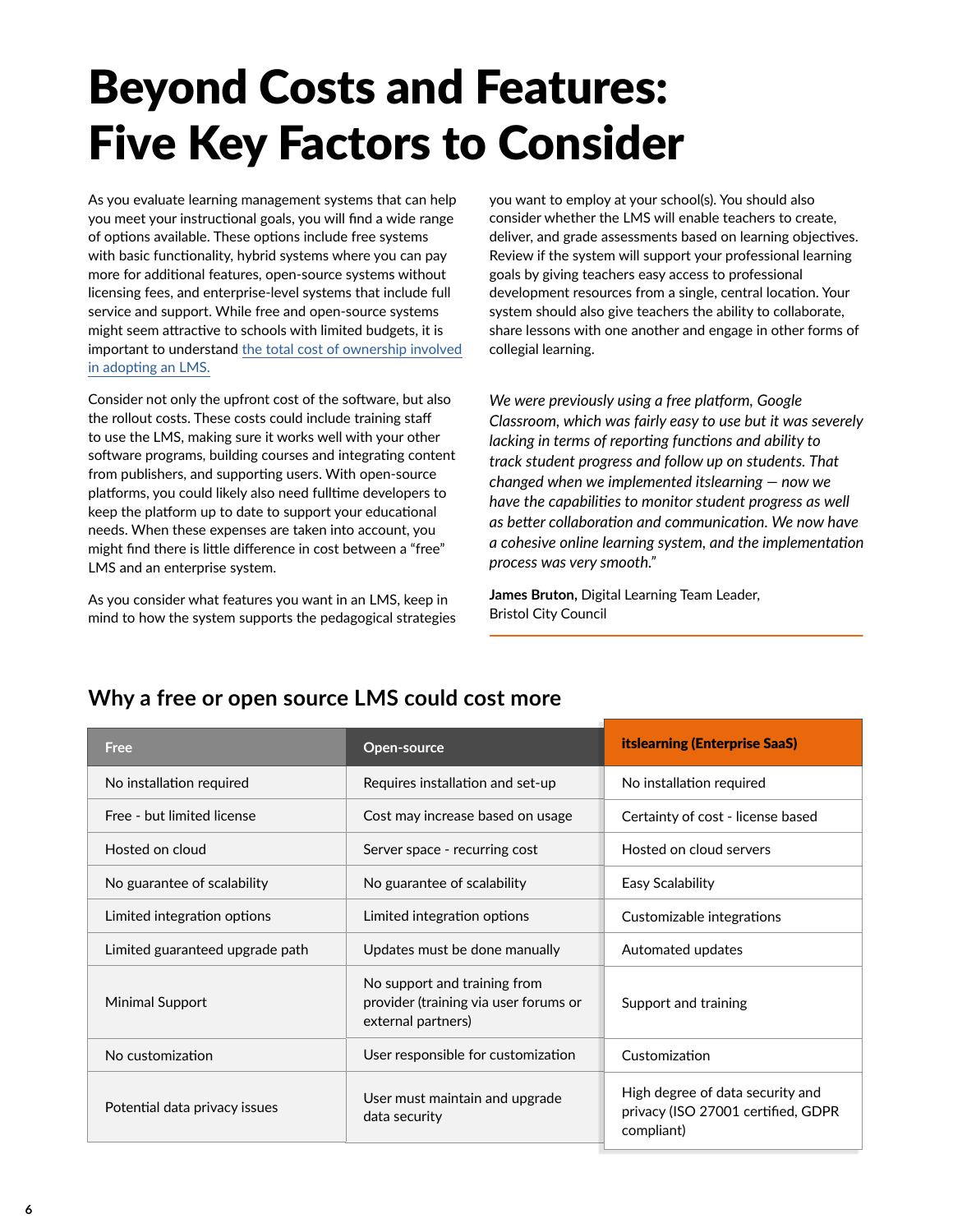*We switched to itslearning because it was aligned to our most important needs – good communication tools and the ease with which to share and collaborate on work."*

### **Isabelle Marx**

Deputy Director, Collège Sainte Véronique, Belgium

### $\bigcup$  Usability

An easy to use LMS will encourage widespread user adoption.

- Consider how easily stakeholders can accomplish their tasks?
- Is it intuitive to create and post assignments, share feedback with students, launch discussions, collaborate with colleagues, and use the system?
- How much training will these tasks require?

One of the key factors to consider is whether the system supports a single sign-on. Can students, teachers, parents, and administrators access all the tools and content they need from a single login? Will the LMS provide course curriculum and content that is already organized and ready to use?

## $\boldsymbol{\phi}_{\alpha}^{\alpha}$  Integration

The LMS you choose should integrate with your student information system, instructional software, and other third-party software. To ensure seamless integration with these systems, look for an LMS that supports the Learning Tools Interoperability [\(LTI\) framework,](https://itslearning.com/global/wp-content/uploads/sites/20/2018/11/Integration-datasheet.pdf) Common Cartridge and other industry standards published and maintained by the IMS Global Learning Consortium. You should also consider whether the provider offers content integration services as part of its solution.

### $P<sub>o</sub>$  Reliability

Implementing an LMS requires a significant investment in time and resources. To protect this investment, choose a stable, experienced, mature and well-respected provider who can support your needs well into the future.

It is crucial that the LMS is reliable and can guarantee uptime that is industry standard or above. itslearning guarantees a market leading uptime.

### **D** Privacy & Security

When you evaluate an LMS, ensure that it is compliant with regional data security regulations, such as [GDPR in Europe,](https://itslearning.com/global/your-data-matters/gdpr/) and provides the necessary data protection.

"Learning management systems contain a lot of sensitive personal data that is protected in many jurisdictions," says Glenda Morgan, another education analyst for Gartner.

She also notes, "chief information officers at educational institutions want to have the certainty that this data is not being compromised and is being kept in locations and under conditions allowed by applicable laws and regulations. Most CIOs do not feel that this kind of certainty is provided by free providers."

### **Chalkboard-team** Support

The level of support you receive is integral to the success of your LMS initiative — and it should be a key factor in your decision making process.

Consider the following:

- Is support for both end users and system administrators included as part of the LMS package? Is staff training available?
- Are these services included in the contracted cost of the system?
- Can the provider help with setting up the system, tailor it to a school's needs, import course material, and create a digital content repository?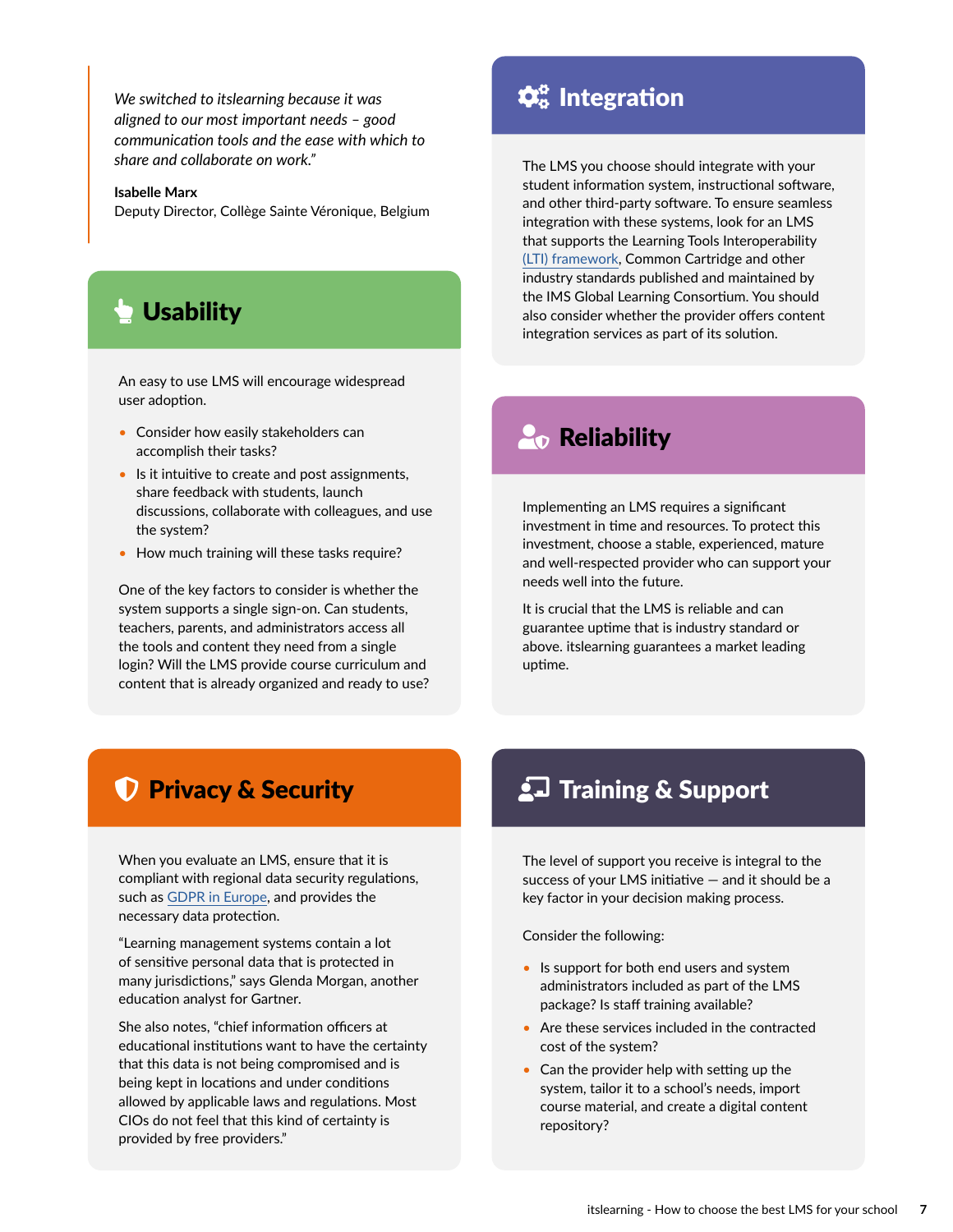# Effective LMS Selection

We've designed this selection and implementation process to guide you through the steps for an effective and successful LMS implemention. This recommended process and timeline is based on successful implementations for hundreds of large institutions and school networks. Single schools and smaller networks might be able to carry out some of the steps outlined here in less time.

- Define instructional goals and requirements
- Determine change management approach
- Identify stakeholders, including curriculum specialists, IT personnel, principals, teachers, students. (Primary and secondary schools should also consider involving parents or representatives from the Parent Teacher Association (PTA))

### **USERS ASSEMBLE** 2 MONTHS BEFORE LAUNCH

- Develop a communications plan to inform everyone who will be affected
- Designate an LMS implementation team and project leader
	- Consider having committees to oversee each aspect of the project
	- Assign roles and responsibilities

- LMS project team to research and create a high level project plan, with clearly defined goals, milestones and processes to measure success
- Calculate ROI (Return on Investment) and TCO (Total Cost of Ownership)
- Prepare a plan for providing training and support
- Identify successful implementation stories and research thought leaders
- Translate requirements into necessary capabilities
- Put together a policy for governing security, permissions, and the setup of user profiles within the system that is aligned to data security laws in your region

### **book-reader Research 7 MONTHS BEFORE LAUNCH**

- Develop a list of partners and technologies to research
	- Consider your data and operations needs (some LMS require considerable IT knowledge)
	- Determine how you want to set up automatic notifications, alerts, and reports in your LMS
	- Determine your course structure and curriculum support the LMS needs to provide
	- Know what types of evaluations must be supported with your system
	- Consider how you want student data to be extracted and whether the LMS aligns with your SIS (student information system)

### **FF RFP & Select provider** 5 MONTHS BEFORE LAUNCH

- Time for reference calls and visits
- Schedule demonstrations
- Test and compare based on your priorities list

- Put out an RFP (Request for Proposal)
	- Describe requirements for problems you would like solved
	- Translate requirements into LMS capabilities
- Select provider and sign contract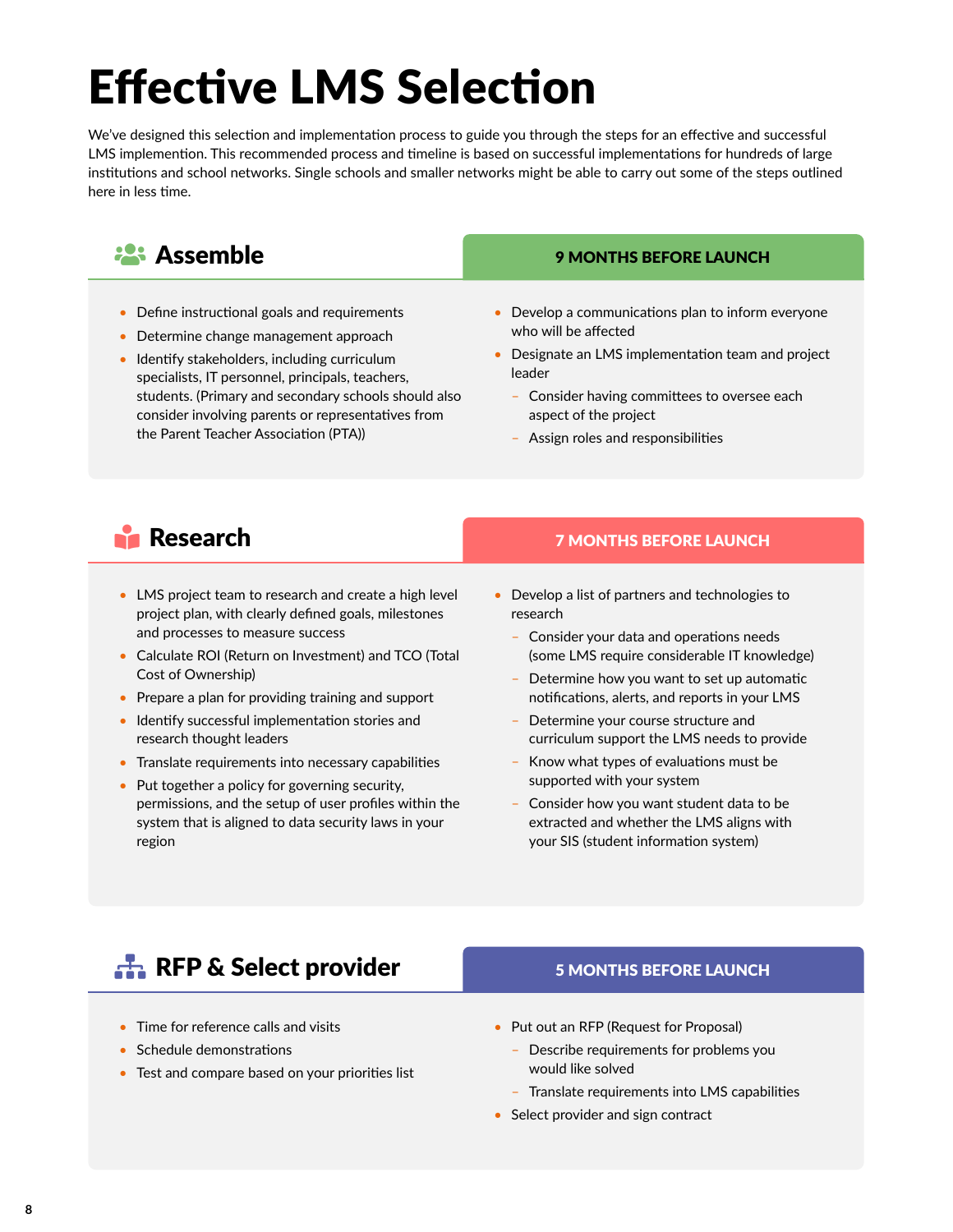# The Implementation Process

Every school has its own requirements and goals. As your education partner, we are committed to providing real solutions for the real classroom situations at your school. At itslearning, we've found that a measured implementation approach works best.

- Project team and LMS provider to create a detailed project plan, with clearly defined goals, milestones and processes to measure success
- Review your current curriculum design process and how this might change with a new platform
- Create a process for migrating your existing content to the new system
- Put in place a process for aligning your content with standards/learning objectives

### $\overline{c}$  Plan  $\overline{a}$  Plan 3 MONTHS BEFORE LAUNCH

- Identify who will have access to add content to the platform, where it will reside, how it should be tagged, and how it should be vetted
- Determine how you want to set up automatic notifications, alerts, and reports in your LMS
- Develop a training and support plan
- Design protocol for Learning Data and Analytics
- Establish KPIs
- Initiate change management activities

- Integrate with SIS and other apps
- Ingest content repositories
- Create course templates
- Train core staff, administrators and system administrators
- Put in place a local support team

### **C**<sub>G</sub></sub> Integrate 2 MONTHS BEFORE LAUNCH

- Consider training a pool of superuser students (for secondary and higher education) to train other students
- Roll out a safe environment to a limited set of users
- Have a plan for collecting feedback
- Evaluate and adjust

- Be prepared and ensure your support teams and systems are in place
- Continue providing training for staff and students
- Offer best practices sessions and support

### **Launch East Collis Collis Collis Collis Collis Collis Collis Collis Collis Collis Collis Collis Collis Collis**

- Develop a digital learning roadmap for future expansion
- Review and adjust

### $\rightarrow$  Post Launch  $\rightarrow$  Assess & IMPROVE

- Create an onboarding process for new employees and students
- Stay on top of product updates
- Do a yearly review of your LMS implementation and adjust or improve as needed
- 
- Create a plan for further use or expansion of your LMS initiative
- Review and adjust your digital roadmap
- Continue to offer best practices, training, and support for users